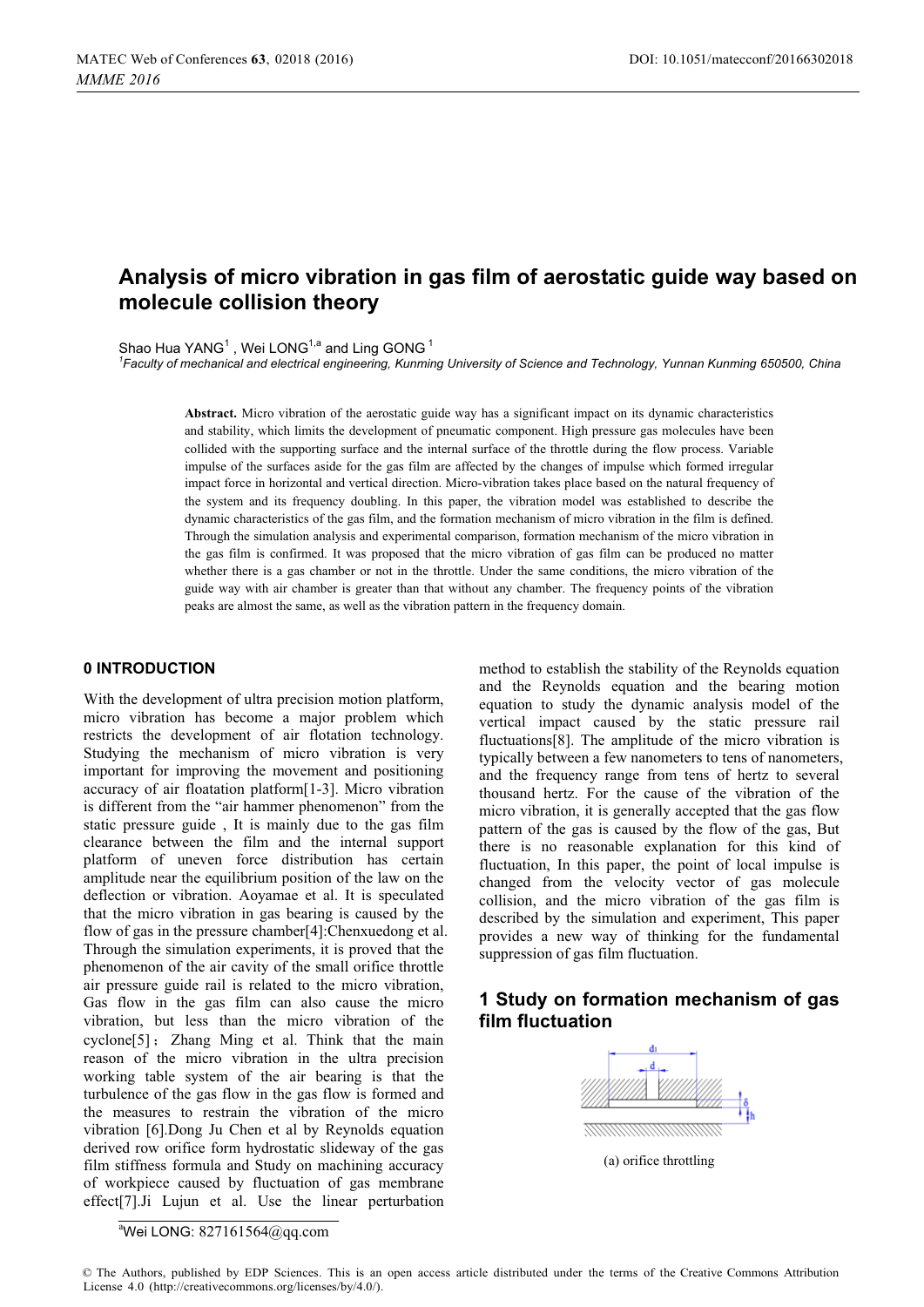(b) torus throttling **Figure 1.** common throttle.

Figure 1 (a) is shown as a small orifice throttling view,

figure 1 (b) is a torus throttling view, In this paper, the characteristics of the gas flow in a complex throttle device with a gas chamber are described ,The torus throttle represented that no flow law of gas cavity internal gas throttling device

The orifice restrictor, external high-pressure gas into the gas chamber through the gas supply hole, gas velocity vector does not change in the high pressure jet, between the molecules by diffusion, the colliding molecules directly into the gas chamber, high pressure jet impact on the cavity at the bottom of the gas molecules From the beginning of the impact hypothesis, all the kinetic energy into pressure energy, The speed of the molecules that impact the bottom of the gas chamber is reduced, and the bottom temperature can be increased, which makes this part of the surface heat flow occurs at the instantaneous maximum, The support at the bottom of the thermal strain and cause fluctuation of gas film. The molecular impact area is A, then there is:

$$
\frac{\rho A l v^2}{2} = \frac{A l \Delta p^2_{\text{max}}}{2E} \tag{1}
$$

In this formula: 1 is the equivalent gas film thickness of the gas chamber,  $l = h + \delta$ ; E is a gas volume elastic modulus; *c* is the local speed of sound,  $c = \sqrt{E l \rho}$ ;  $\Delta p_{\text{max}}$ is the peak value of pressure;  $\Delta p_{\text{max}} = pv \sqrt{E/\rho} = \rho c v$ , The energy absorbed by the elastic deformation is not considered in the derivation process, and the actual  $\Delta p_{\text{max}}$ is smaller than the calculated value.

The interaction between the gas molecules and the wall of the supporting surface is affected, Supposed that the  $\sigma_{\nu}$  part of the stream is completely diffuse, Then the rest of the  $(1 - \sigma_v)$  part is completely specular reflection. Specular reflection and diffuse reflection to the direction of movement of gas moleculars change. It is assumed that the molecules of the surface of the left surface are scattered by the Maxwell distribution, and the velocity distribution function is:

$$
f_0 = n\left(\frac{m}{2\pi kT}\right)^{3/2} \exp\left(-\frac{m}{2kT}c^2\right)
$$
  
=  $n\left(\frac{m}{2\pi kT}\right)^{3/2} \exp\left[-\frac{m}{2\pi kT}(u^2 + v^2 + \omega^2)\right]$  (2)

In this formula: *n* is the molecular number density, *m* is molecular weight,  $c'$  is the molecular heat movement speed,  $k$  is Boltzmann constant,  $T$  is the thermodynamic temperature in equilibrium state.

Since the H is micron level, Small part of the molecule after collision between molecules and the

clearance of gas film inner surface collision fold, And then directly into the gas film thickness of h; Most molecules collide with each other, and the gas molecules collide with the surface of the gas, The velocity vector of the gas chamber is changed dramatically, and the impulse of the wall is changed rapidly, so that the wall is not balanced.

For torus throttling, The law of the movement of the gas molecules is similar to that of the molecular motion of the orifice, But because of the small hole in the wall, the pressure in the horizontal, vertical, and the velocity of the molecules is increased, and the pressure of the air floating block is not balanced in the three-dimensional direction. The main source of the micro vibration of the torus is the energy conversion of the high pressure jet molecules and the energy conversion and the imbalance of the gas molecules in the vertical direction after the impact of the support surface. The mechanism of the micro vibration of the static pressure guide rail is analyzed from the gas flow pattern, which is caused by the impact of the high pressure gas and the wall of the throttle.

The molecular interaction between molecules and the surface of the film space in the collapse of the collision, After entering the real meaning of the supporting lubrication region, the gas molecules in the pressure difference, the velocity vector in the horizontal component is much larger than the vertical direction, The change of molecular velocity vector is small, and the degree of micro vibration caused by this is very weak.

# **2 Simulation Analysis and experimental verification**

#### **2.1 simulation analysis**

In this paper, the geometric parameters are used to enter the hole diameter  $d = 0.15$ mm and the gas chamber diameter is  $d = 1$ *mm*, Torus throttle orifice floating block gas cavity height  $\delta = 0.1$ *mm* floatation block and inlet diameter of  $d = 0.15$  mm, In the gas supply pressure of 0.3MPa and 0.6MPa, the air gap is  $30 \mu m$  The results of CFD software simulation as shown in figure 2, With the increase of gas supply pressure, the inlet gas velocity of the throttle orifice and the torus is increased, the momentum of the vertical or the surface of the support is changed dramatically, which is characterized by the increase of the gas pressure. By the figure 2 (d) (c), the velocity vector is changed, the cyclone is formed in the gas chamber, with the increase of inlet pressure, the molecular velocity vector of the cyclone and the change of the surface impulse in the gas chamber. By (a) (c), (b) (d), it can be known that the presence of the gas chamber makes the molecular velocity of the gas chamber is larger than that of the same range, and the speed vector changes dramatically. Fig. 3 shows that the velocity of the gas molecules is greater than that of the gas flow in the center of the high pressure gas inlet. Because the simulation of CFD software is based on the assumption that the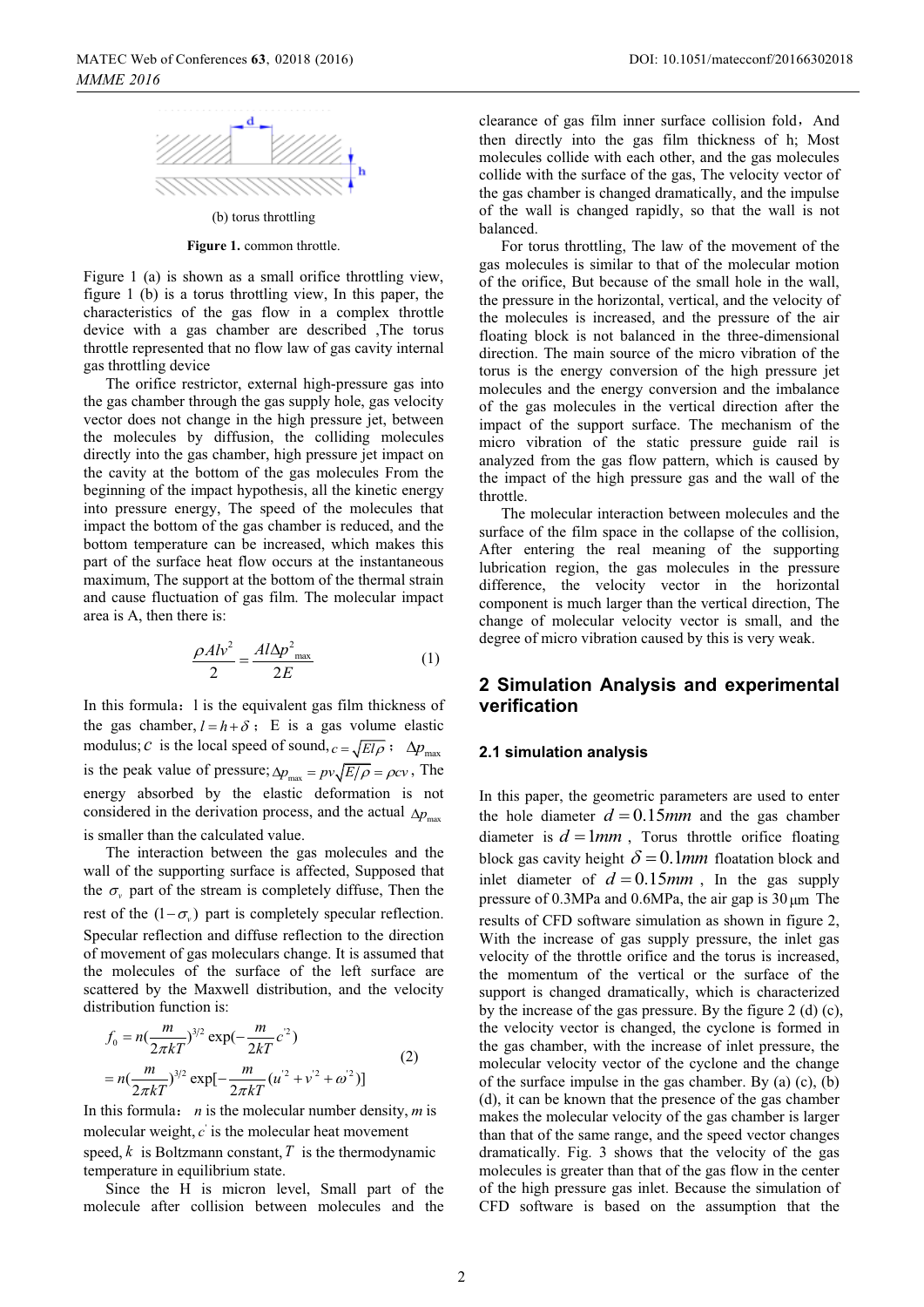simulation results of the laminar turbulence model are obtained, it is not be very accurate to simulate the motion trajectory of molecules with the collision avoidance, Figure 4 is the use of LAMMPS software to simulate the flow of molecules with the wall surface after the collision, the molecular velocity vector changes. It can be seen that the velocity vector of the molecules of the high speed movement changes sharply, resulting in the rapid change of the wall, which makes the stress of the wall is not balanced.



(c) P=0.3MPa orifice throttling velocity vector variation



(d) P=0.6MPa orifice throttling velocity vector variation diagram





**Fig 3 .** gas molecular velocity diagram on the axis of the inlet center.



**Fig 4.** LAMMPS simulation to flow molecular and wall collision trajectories.

# **2.2 Experimental verification**

`



(a)  $P=0.3Mpa$  small hole throttle floating support signal



(b) P=0.6Mpa small hole throttle floating support signal  $(c)$  P=0.3Mpa torus throttle floating support signal

(d) P=0.6Mpa torus throttle floating support signal

**Figure 5 .**orifice and torus throttle floating support signal. Figure 5 (a) (c) respectively as the gas supply pressure is 0.3MPa, gas film clearance h is about 30, the orifice and torus throttle floating support time domain signal. Figure 5 (b) (d) respectively as the gas supply pressure is 0.6MPa, gas film clearance h is about 50, orifice and torus throttle floating support time domain signal. Under the same air supply pressure and gas film clearance did not differ much, degree of micro vibration of throttle orifice is about 2 times the torus throttle micro vibrational degrees of, with the increase of the air pressure, small hole throttle cavity and the torus knots flow increased speed of gas molecules within the scope of the hole at the end of, fierce collision and velocity changes more frequently, rail surface by pressure variation has become even more unbalanced, the degree of micro vibration becomes large.